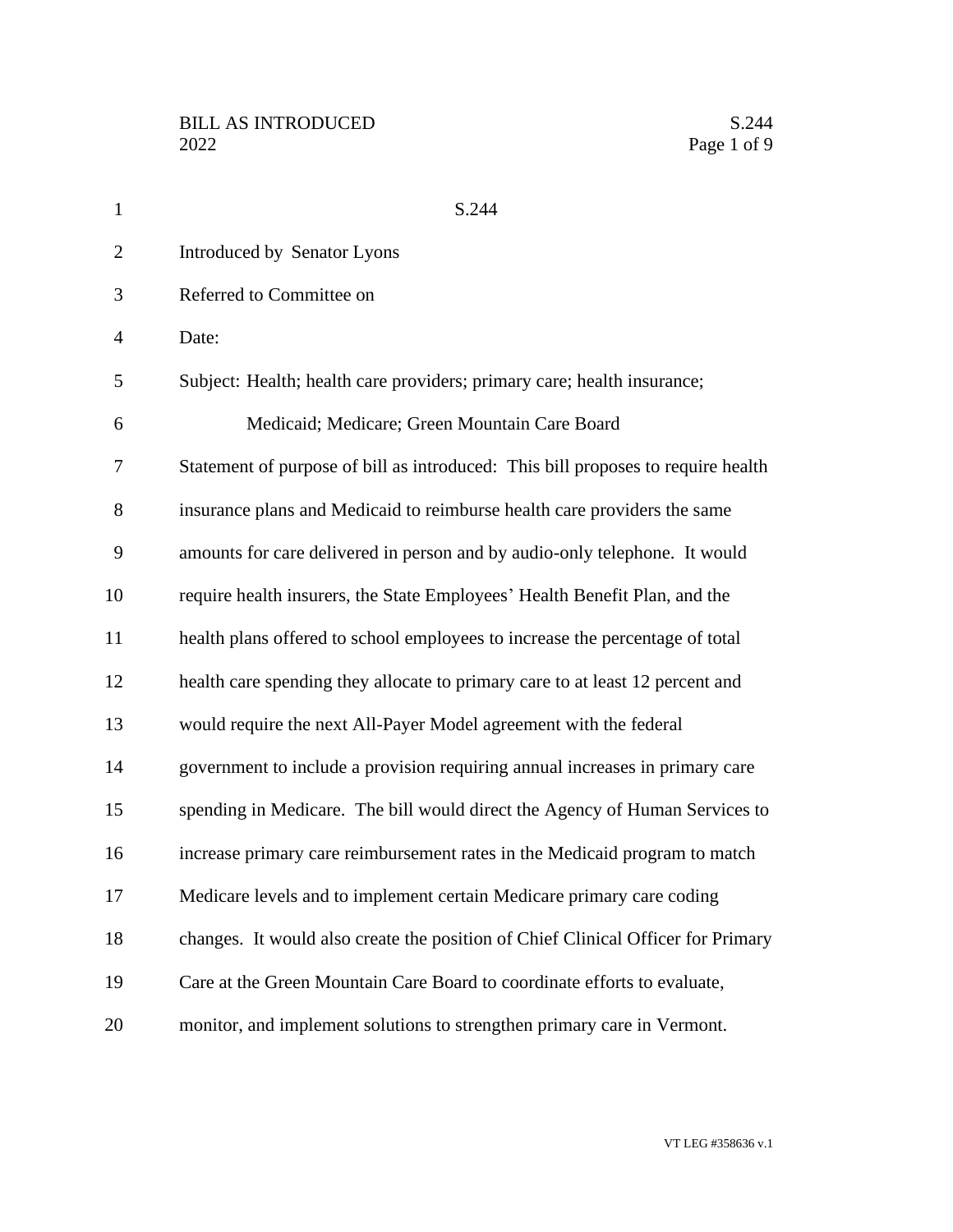## BILL AS INTRODUCED<br>2022 Page 2 of 9

| $\mathbf{1}$   | An act relating to strengthening primary care and primary care providers         |
|----------------|----------------------------------------------------------------------------------|
| $\overline{2}$ | It is hereby enacted by the General Assembly of the State of Vermont:            |
| 3              | Sec. 1. $8$ V.S.A. $\S$ 41001 is amended to read:                                |
| $\overline{4}$ | § 41001. COVERAGE OF HEALTH CARE SERVICES DELIVERED BY                           |
| 5              | AUDIO-ONLY TELEPHONE                                                             |
| 6              | (a) As used in this section:                                                     |
| 7              | (1) "Health care provider" means a person, partnership, or corporation,          |
| 8              | other than a facility or institution, that is licensed, certified, or otherwise  |
| 9              | authorized by law to provide professional health care services in this State to  |
| 10             | an individual during that individual's medical care, treatment, or confinement.  |
| 11             | (2) "Health insurance plan" means any health insurance policy or health          |
| 12             | benefit plan offered by a health insurer, as defined in 18 V.S.A. § 9402;        |
| 13             | Medicaid, to the extent permitted by the Centers for Medicare and Medicaid       |
| 14             | Services; and any other public health care assistance program offered or         |
| 15             | administered by the State or by any subdivision or instrumentality of the State. |
| 16             | The term does not include policies or plans providing coverage for a specified   |
| 17             | disease or other limited benefit coverage.                                       |
| 18             | $(b)(1)$ A health insurance plan shall provide coverage for all medically        |
| 19             | necessary, clinically appropriate health care services delivered remotely by     |
| 20             | audio-only telephone to the same extent that the plan would cover the services   |
| 21             | if they were provided through in-person consultation. Services covered under     |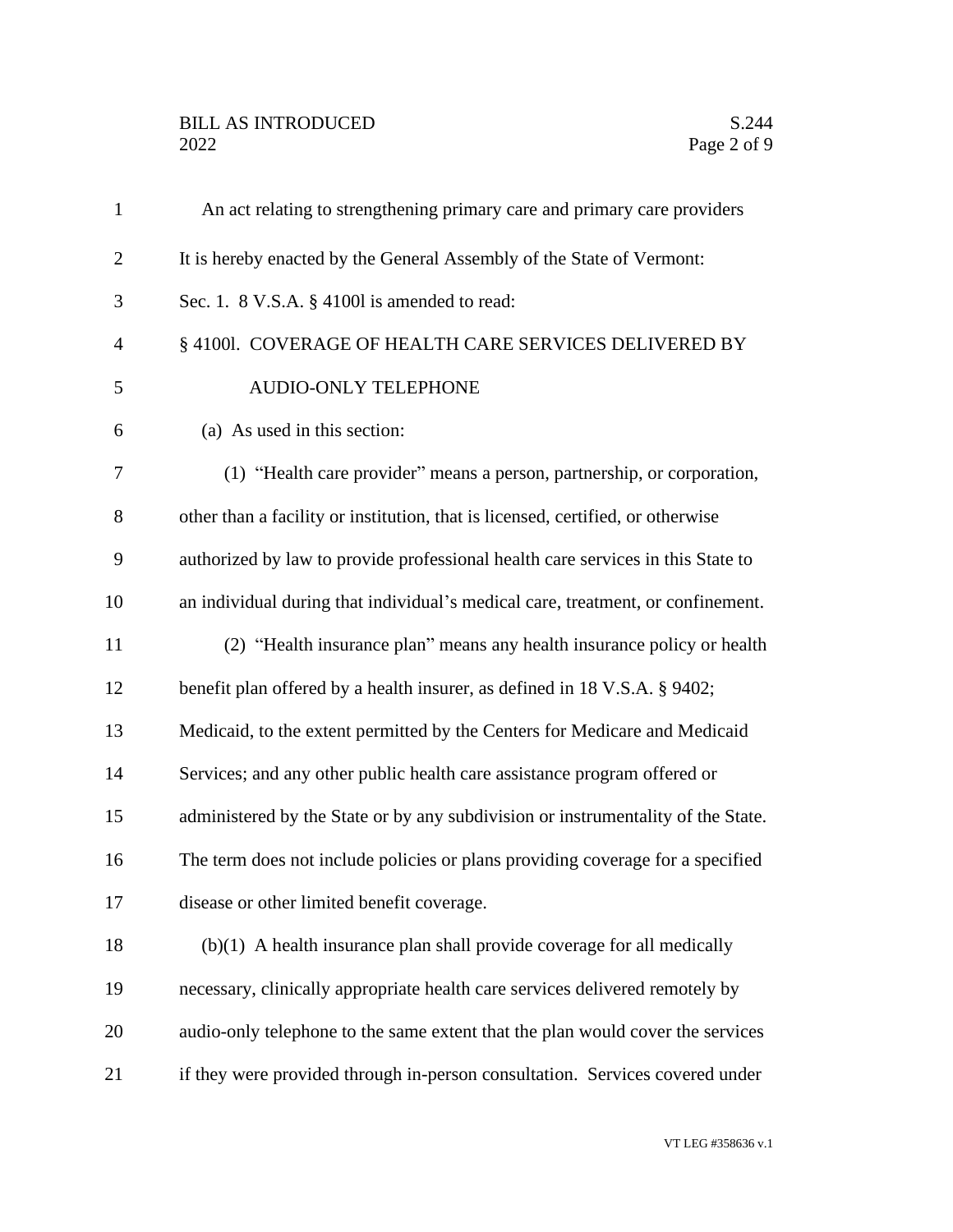| $\mathbf{1}$   | this subdivision shall include services that are covered when provided in the     |
|----------------|-----------------------------------------------------------------------------------|
| $\overline{2}$ | home by home health agencies.                                                     |
| 3              | (2) A health insurance plan may charge an otherwise permissible                   |
| $\overline{4}$ | deductible, co-payment, or coinsurance for a health care service delivered by     |
| 5              | audio-only telephone, provided that it does not exceed the deductible, co-        |
| 6              | payment, or coinsurance applicable to an in-person consultation.                  |
| 7              | (3) A health insurance plan shall not require a health care provider to           |
| 8              | have an existing relationship with a patient in order to be reimbursed for health |
| 9              | care services delivered by audio-only telephone.                                  |
| 10             | $(c)(1)$ A health insurance plan shall provide the same reimbursement rate        |
| 11             | for services billed using equivalent procedure codes and modifiers, subject to    |
| 12             | the terms of the health insurance plan and provider contract, regardless of       |
| 13             | whether the service was provided through an in-person visit with the health       |
| 14             | care provider or by audio-only telephone.                                         |
| 15             | (2) The provisions of subdivision (1) of this subsection shall not apply          |
| 16             | in the event that a health insurer and health care provider enter into a value-   |
| 17             | based contract for health care services that include care delivered by audio-     |
| 18             | only telephone.                                                                   |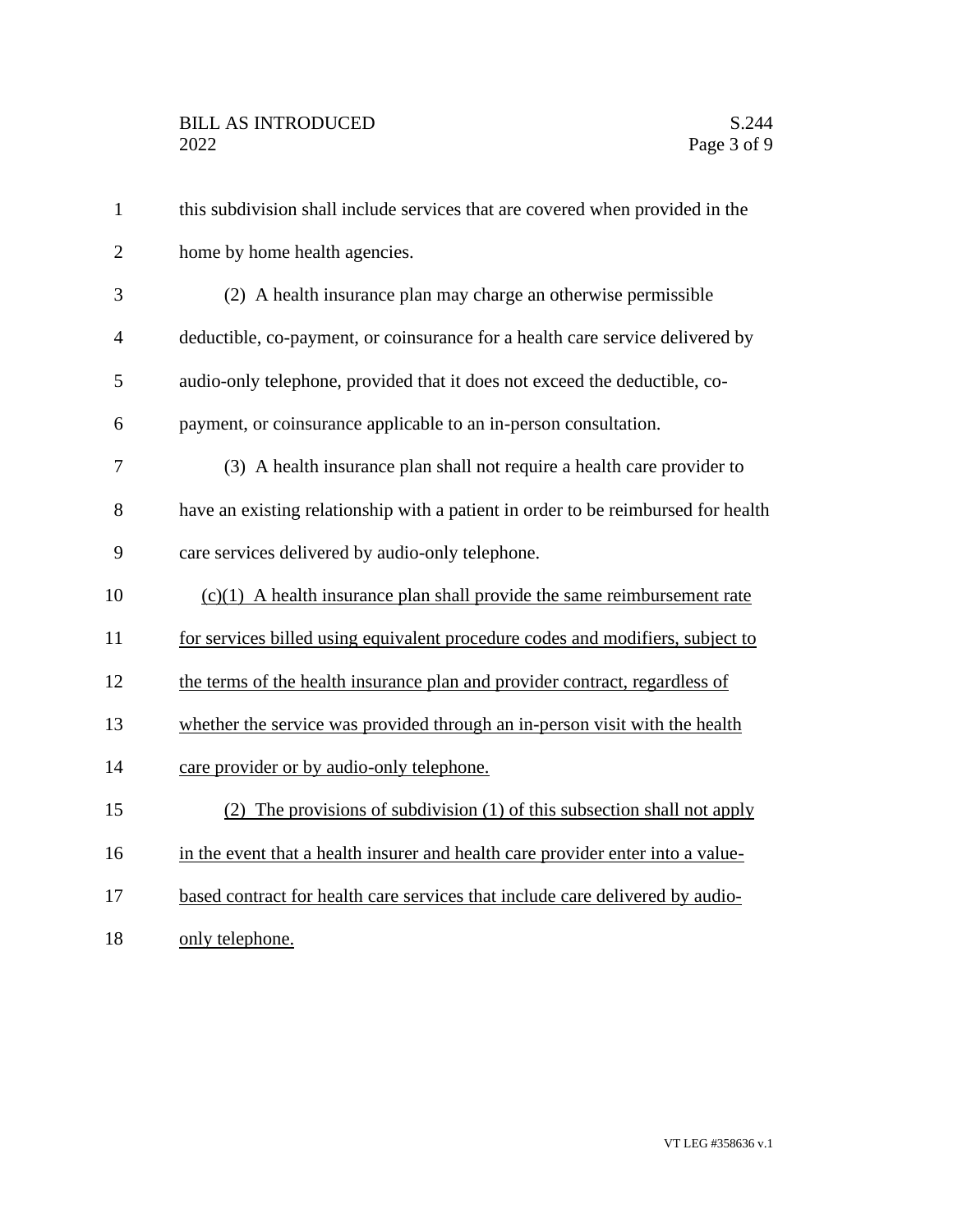## BILL AS INTRODUCED<br>2022 Page 4 of 9

| $\mathbf{1}$   | Sec. 2. 2021 Acts and Resolves No. 6, Sec. 6 is amended to read:                 |
|----------------|----------------------------------------------------------------------------------|
| $\overline{2}$ | Sec. 6. AUDIO-ONLY TELEPHONE; MEDICAL BILLING; DATA                              |
| 3              | <b>COLLECTION; REPORT</b>                                                        |
| $\overline{4}$ | * * *                                                                            |
| 5              | (b) On or before December 1, 2023, the Department of Financial                   |
| 6              | Regulation, the Vermont Program for Quality in Health Care, and, to the extent   |
| 7              | VHCURES data are available, the Green Mountain Care Board shall present          |
| 8              | information to the House Committee on Health Care and the Senate Committee       |
| 9              | on Health and Welfare regarding the use of audio-only telephone services in      |
| 10             | Vermont during calendar year 2022 and the first quarter of calendar year 2023.   |
| 11             | The Department shall consult with interested stakeholders in order to include    |
| 12             | in its presentation information on utilization of audio-only telephone services, |
| 13             | quality of care, patient satisfaction with receiving health care services by     |
| 14             | audio-only telephone, the impacts of coverage of audio-only telephone services   |
| 15             | on health care costs and on access to health care services, and how best to      |
| 16             | incorporate audio-only telephone services into value-based payments. The         |
| 17             | Department shall also provide a comparison of the utilization, quality,          |
| 18             | satisfaction, and impacts on cost and access during calendar year 2022, when     |
| 19             | health insurers were only required to reimburse providers for services           |
| 20             | delivered by audio-only telephone at 75 percent of the reimbursement amount      |
| 21             | for the same services when delivered in person, and the first quarter of         |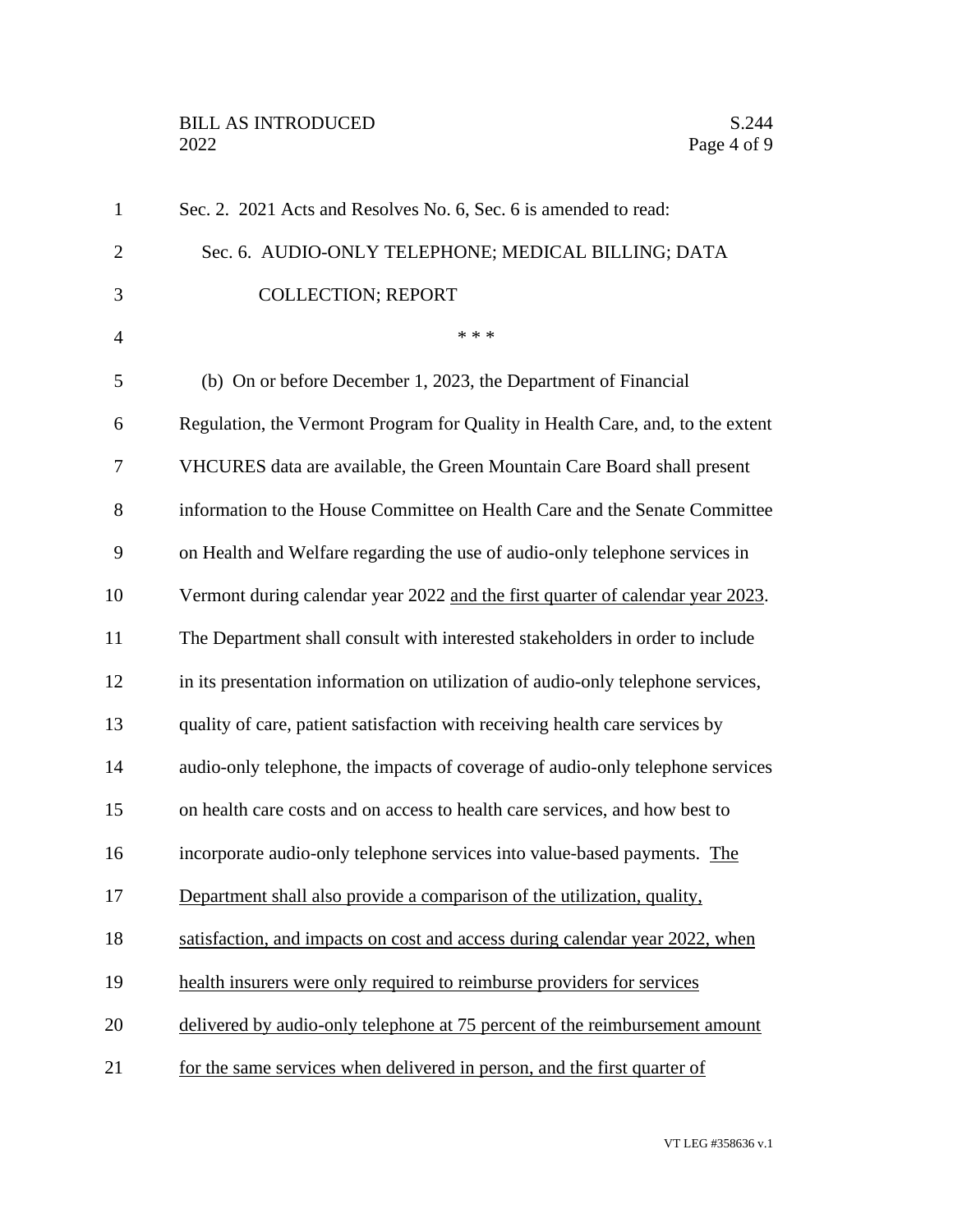| $\mathbf{1}$   | calendar year 2023, when health insurers were reimbursing providers the same    |
|----------------|---------------------------------------------------------------------------------|
| $\overline{2}$ | amounts for the same services when delivered in person and by audio-only        |
| 3              | telephone.                                                                      |
| $\overline{4}$ | Sec. 3. 2021 Acts and Resolves No. 6, Sec. 7 is amended to read:                |
| 5              | Sec. 7. AUDIO-ONLY TELEPHONE REIMBURSEMENT AMOUNTS                              |
| 6              | FOR PLAN YEARS YEAR 2022 <del>, 2023, AND 2024</del>                            |
| 7              | The Department of Financial Regulation, in consultation with the                |
| 8              | Department of Vermont Health Access, the Green Mountain Care Board,             |
| 9              | representatives of health care providers, health insurers, and other interested |
| 10             | stakeholders, shall determine the amounts that health insurance plans shall     |
| 11             | reimburse health care providers for delivering health care services by audio-   |
| 12             | only telephone during plan years year 2022, 2023, and 2024. In determining      |
| 13             | the reimbursement amounts, the Department shall seek to find a reasonable       |
| 14             | balance between the costs to patients and the health care system and            |
| 15             | reimbursement amounts that do not discourage health care providers from         |
| 16             | delivering medically necessary, clinically appropriate health care services by  |
| 17             | audio-only telephone. The Department may determine different                    |
| 18             | reimbursement amounts for different types of services and may modify the        |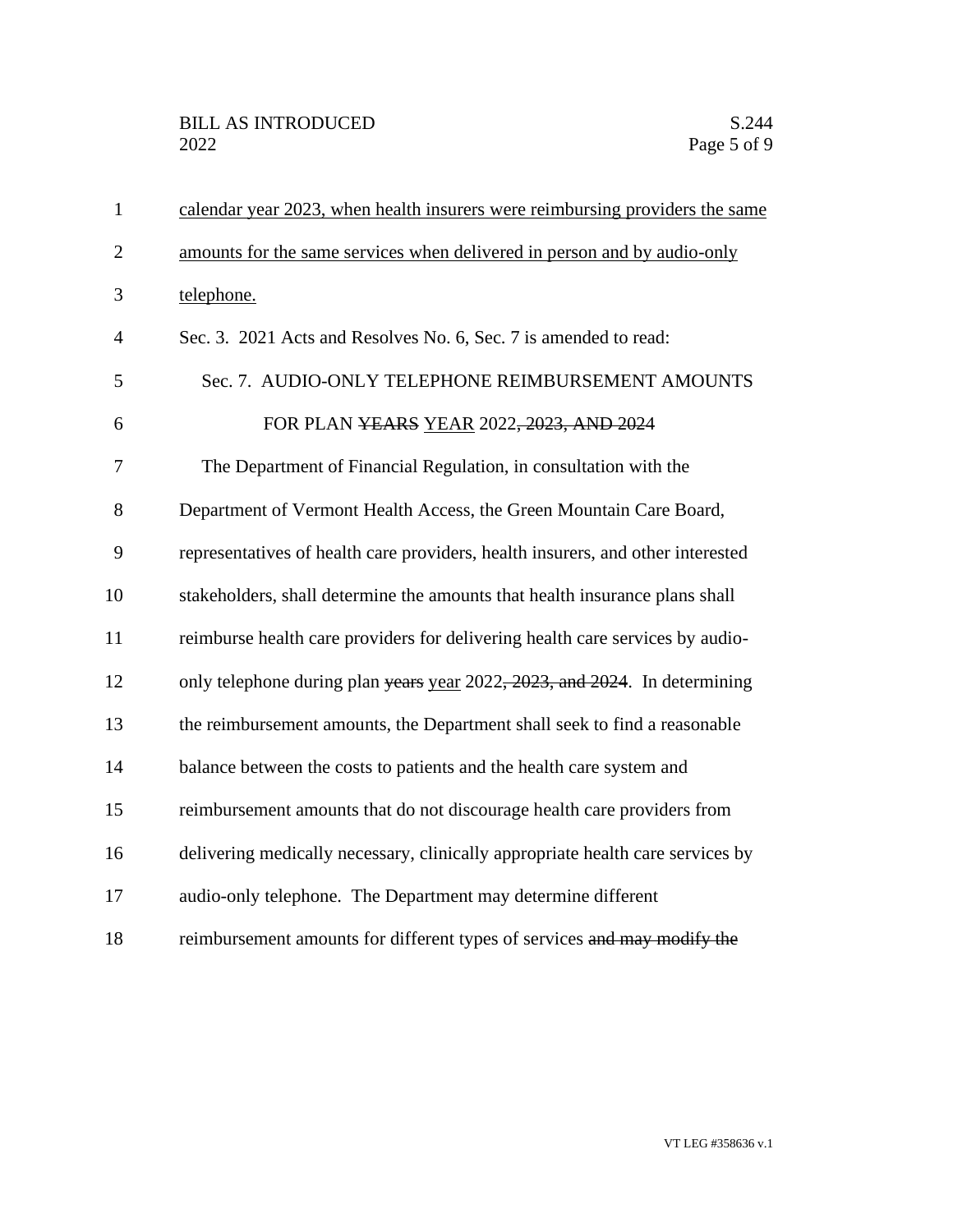| $\mathbf{1}$   | rates that will apply in different plan years as appropriate but shall finalize its |
|----------------|-------------------------------------------------------------------------------------|
| $\overline{2}$ | determinations not later than April 1 for plan years after 2022.                    |
| 3              | Sec. 4. 18 V.S.A. § 9414b is added to read:                                         |
| $\overline{4}$ | § 9414b. INCREASING PRIMARY CARE SPENDING ALLOCATIONS                               |
| 5              | $(a)(1)$ Each of the following entities shall increase the percentage of total      |
| 6              | health care spending it allocates to primary care, using the baseline percentages   |
| 7              | determined by the Green Mountain Care Board in accordance with 2020 Acts            |
| 8              | and Resolves No. 17, by at least one percentage point per year until primary        |
| 9              | care comprises at least 12 percent of the plan's or payer's overall annual health   |
| 10             | care spending:                                                                      |
| 11             | (A) each health insurer with 500 or more covered lives for                          |
| 12             | comprehensive, major medical health insurance in this State;                        |
| 13             | (B) the State Employees' Health Benefit Plan; and                                   |
| 14             | (C) health benefit plans offered pursuant to 24 V.S.A. § 4947 to                    |
| 15             | entities providing educational services.                                            |
| 16             | (2) Upon achieving the 12 percent primary care spending allocation                  |
| 17             | required by subdivision (1) of this subsection, each plan or payer shall            |
| 18             | maintain or increase the percentage of total health care spending it allocates to   |
| 19             | primary care at or above 12 percent.                                                |
| 20             | (3) A plan's or payer's increased proportional spending on primary care             |
| 21             | shall not:                                                                          |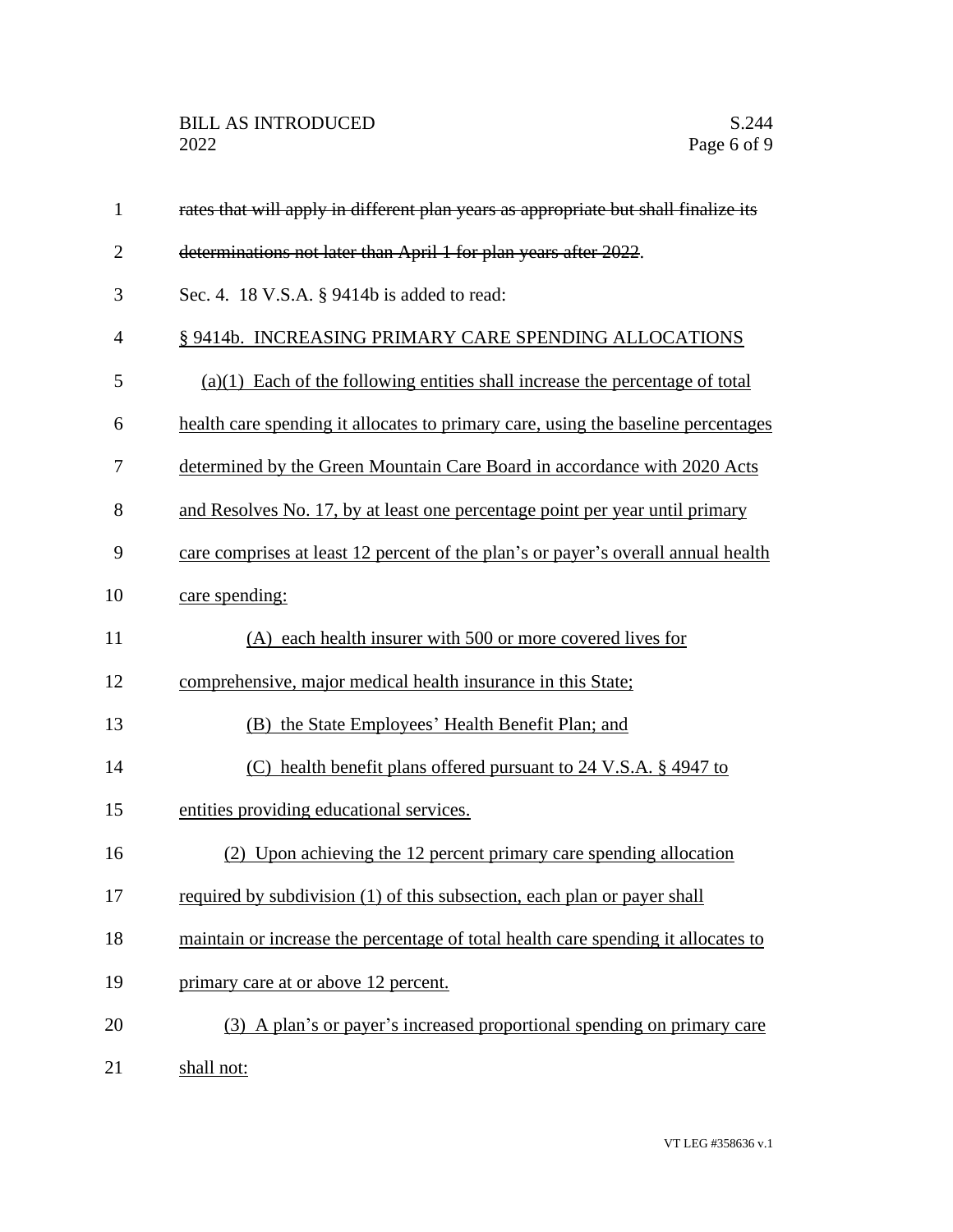| 1              | (A) result in higher health insurance premiums;                                       |
|----------------|---------------------------------------------------------------------------------------|
| $\overline{2}$ | (B) be achieved through increased fee-for-service payments to                         |
| 3              | providers; or                                                                         |
| $\overline{4}$ | (C) increase the plan's or payer's overall health care expenditures.                  |
| 5              | $(b)(1)$ On or before June 1 of each year, each entity listed in subdivisions         |
| 6              | $(a)(1)(A)$ – $(C)$ of this section shall report to the Green Mountain Care Board the |
| 7              | percentage of its total health care spending that was allocated to primary care       |
| 8              | during the previous plan year.                                                        |
| 9              | (2) On or before December 1 of each year from 2023 to 2028, the Green                 |
| 10             | Mountain Care Board shall report to the House Committee on Health Care and            |
| 11             | the Senate Committees on Health and Welfare and on Finance on progress                |
| 12             | toward increasing the percentage of health care spending systemwide that is           |
| 13             | allocated to primary care.                                                            |
| 14             | Sec. 5. ALL-PAYER MODEL; MEDICARE AGREEMENT; INCREASING                               |
| 15             | PRIMARY CARE SPENDING ALLOCATIONS                                                     |
| 16             | The Green Mountain Care Board and the Agency of Human Services shall                  |
| 17             | only enter into a new agreement with the Centers for Medicare and Medicaid            |
| 18             | Services to waive provisions under Title XVIII (Medicare) of the Social               |
| 19             | Security Act, or into a renewal or extension of an existing agreement, if the         |
| 20             | agreement includes a provision requiring the Centers for Medicare and                 |
| 21             | Medicaid Services to achieve annual increases in the percentage of total              |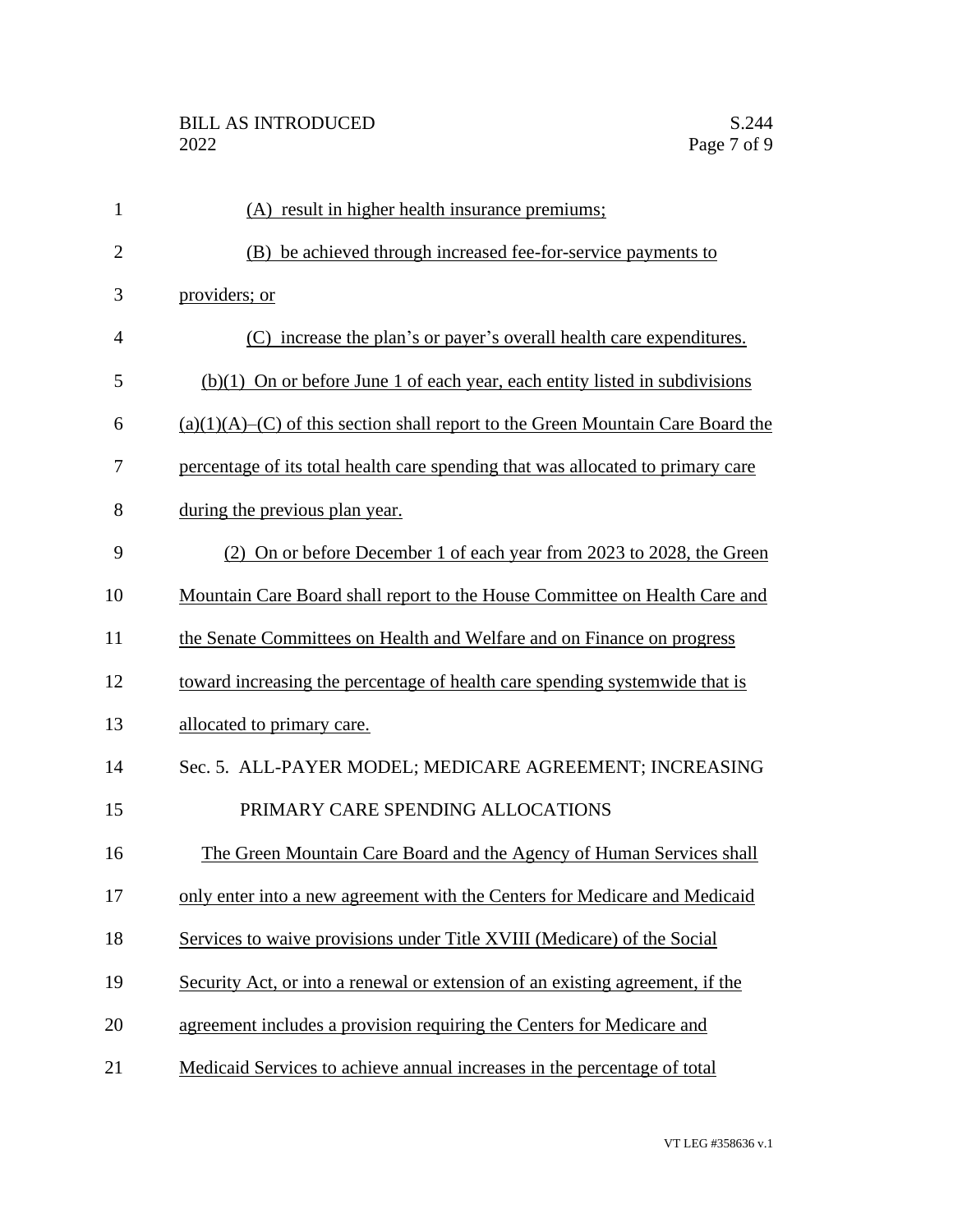| 1              | Medicare spending in Vermont that is allocated to spending on primary care      |
|----------------|---------------------------------------------------------------------------------|
| $\overline{2}$ | services.                                                                       |
| 3              | Sec. 6. INCREASING MEDICAID PRIMARY CARE PAYMENTS                               |
| $\overline{4}$ | To the greatest extent practicable, the Agency of Human Services shall          |
| 5              | update and maintain its resource-based relative value scale (RBRVS) fee-for-    |
| 6              | service Medicaid fee schedule for primary care services at 100 percent of the   |
| 7              | level of the Medicare physician fee schedule in effect for those services and   |
| 8              | shall implement Medicare's evaluation and management coding changes in the      |
| 9              | Medicaid program to achieve increases in the RBRVS fee schedule for primary     |
| 10             | care clinicians and primary care codes.                                         |
| 11             | Sec. 7. 18 V.S.A. § 9374(d) is amended to read:                                 |
| 12             | $(d)(1)$ The Chair shall have general charge of the offices and employees of    |
| 13             | the Board but may hire a director to oversee the administration and operation.  |
| 14             | * * *                                                                           |
| 15             | The Board shall establish the position of Chief Clinical Officer for<br>(3)     |
| 16             | Primary Care, who shall be an individual who currently practices or has         |
| 17             | recently practiced in primary care and who is licensed to practice medicine     |
| 18             | under 26 V.S.A. chapter 23 or 33, is licensed as a naturopathic physician under |
| 19             | 26 V.S.A. chapter 81, is licensed as a physician assistant under 26 V.S.A.      |
| 20             | chapter 31, or is licensed as an advanced practice registered nurse under       |
| 21             | 26 V.S.A. chapter 28. The Chief Clinical Officer for Primary Care shall be      |